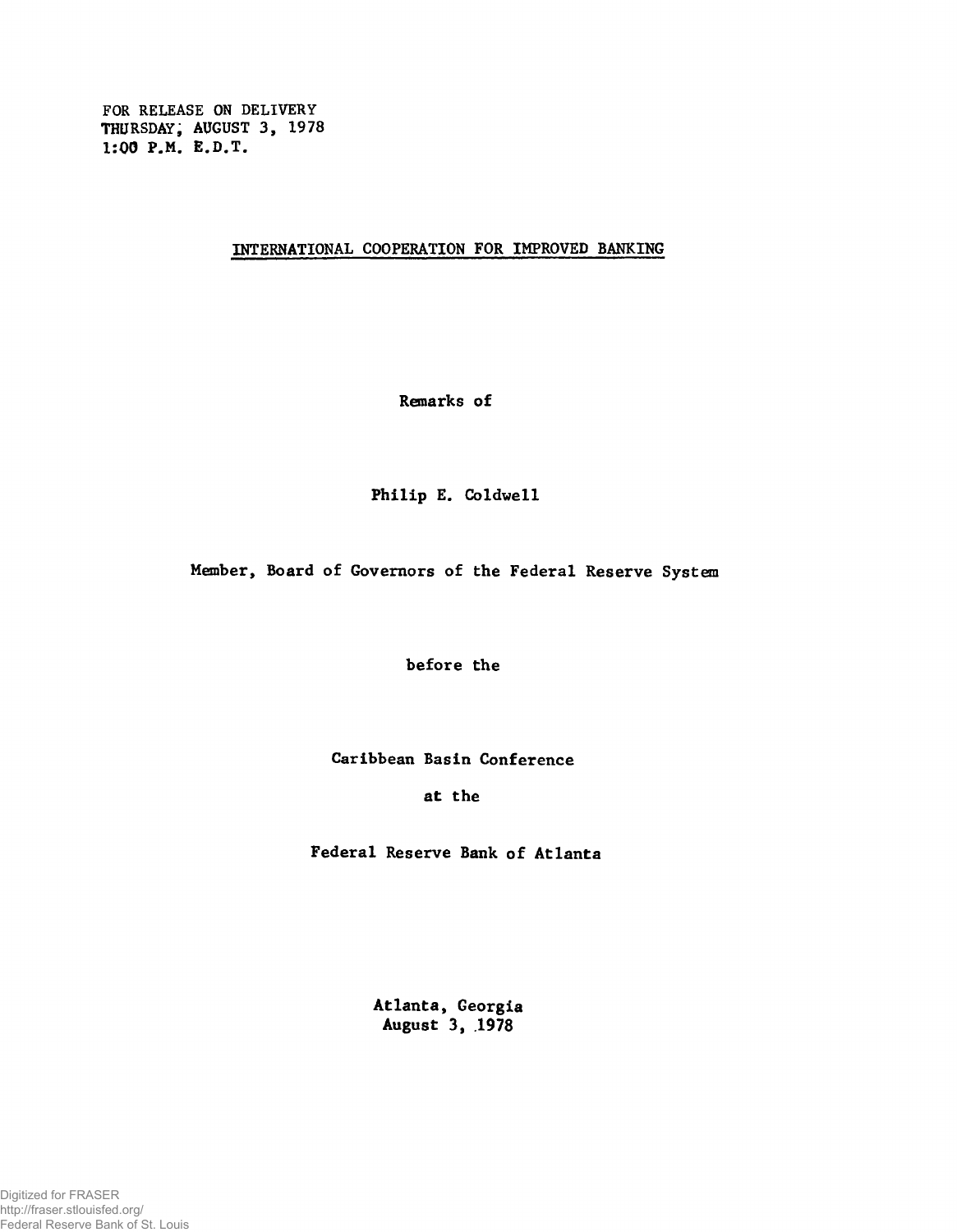## INTERNATIONAL COOPERATION FOR IMPROVED BANKING

Central banks and other government banking regulatory agencies have a variety of responsibilities. First and foremost, central banks are charged with the determination of monetary policy. In addition, many central banks in the world have been given the job of supervising commercial bank behavior and serving as lenderof-last-resort to their depository institutions. There are differences in responsibility and authority in the supervision of bank operations between the central banks of the primary industrial countries of the world. In the United States the Federal Reserve System as a central bank has some regulatory, supervisory and examination authority over the state-chartered member banks of the System. It also has prime responsibility for bank holding companies and their nonbank affiliates, and regulatory rule-writing responsibilities in a number of areas. In contrast, the Bank of Canada does not have supervisory responsibilities. Instead, such responsibilities are assigned to a superintendent or commissioner of banking. This latter approach is often found in many Latin American countries.

All basic responsibilities of central banks are interrelated. Monetary policy, of course, is not developed nor implemented in a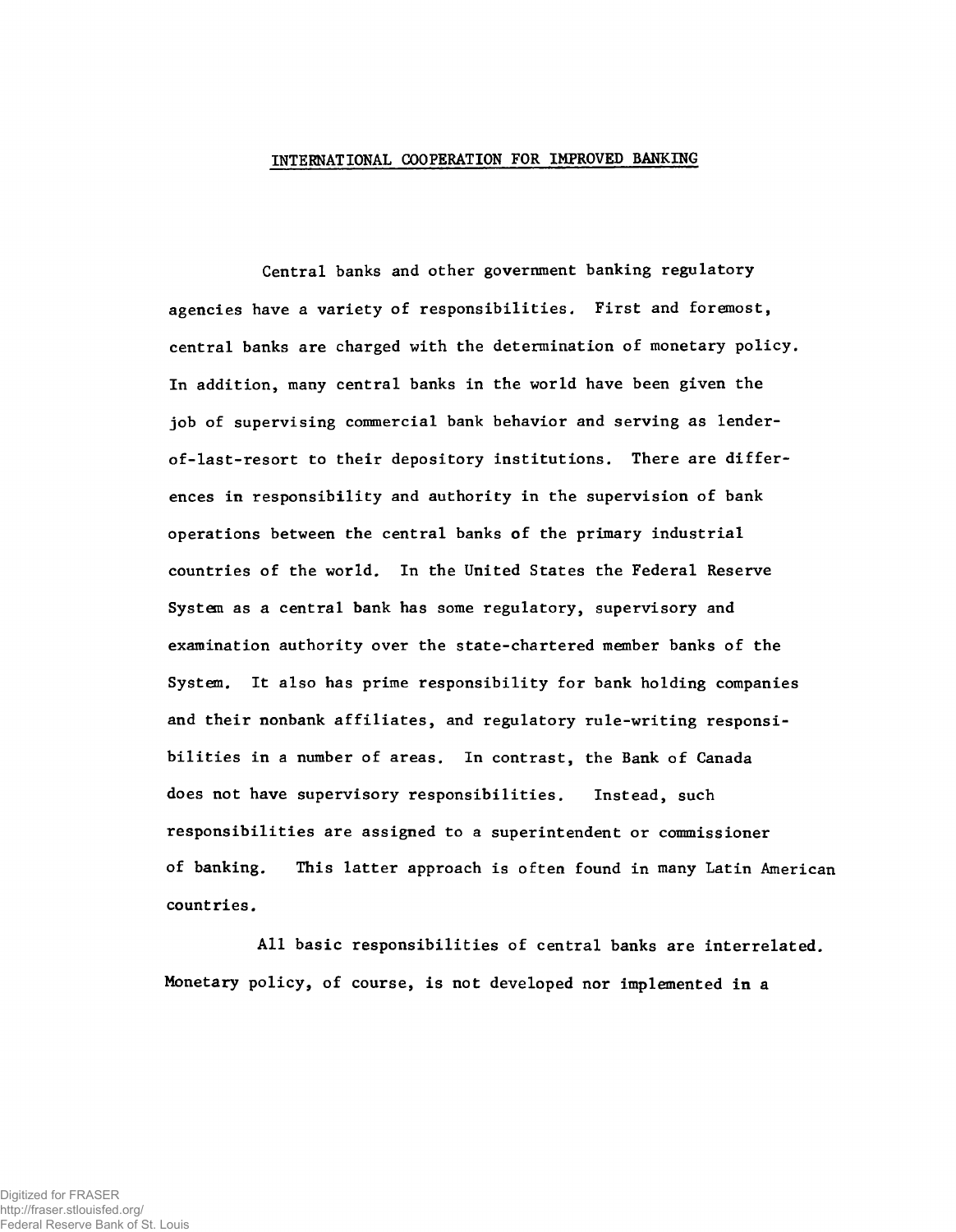vacuum. It must work through the credit-granting institutions of the nation. Only by assuring itself that such institutions are soundly capitalized and well managed can the central bank be certain that its monetary policies are being implemented in the most effective and efficient manner. Of course it is not necessary that the central bank do the direct examination and supervision of banks, providing that those who do, not only fully report the results of their examinations and supervision but also consult with the central bank so that the actiors being taken in the field of examination, supervision, and enforcement are compatible with the credit needs of the nation. One way or another it is important that the central bank be thoroughly familiar with the problems of examination and supervision.

Also of considerable importance to the central bank are the regulatory relationships. It would be difficult for a central bank to accept regulatory actions of another agency if these were created and implemented without taking account of the central bank's need for information, requirements for reserves, control over deposits, and utilization of the discount window. Each nation has determined its own pattern for handling regulatory, supervisory and examination functions within its special legal, economic and institutional framework. Thus it is apparent that the job can be done by either a single or multiple agency approach. However, when commercial banks begin to cross national boundaries differences in approach become more important. Thus I welcome the

-2-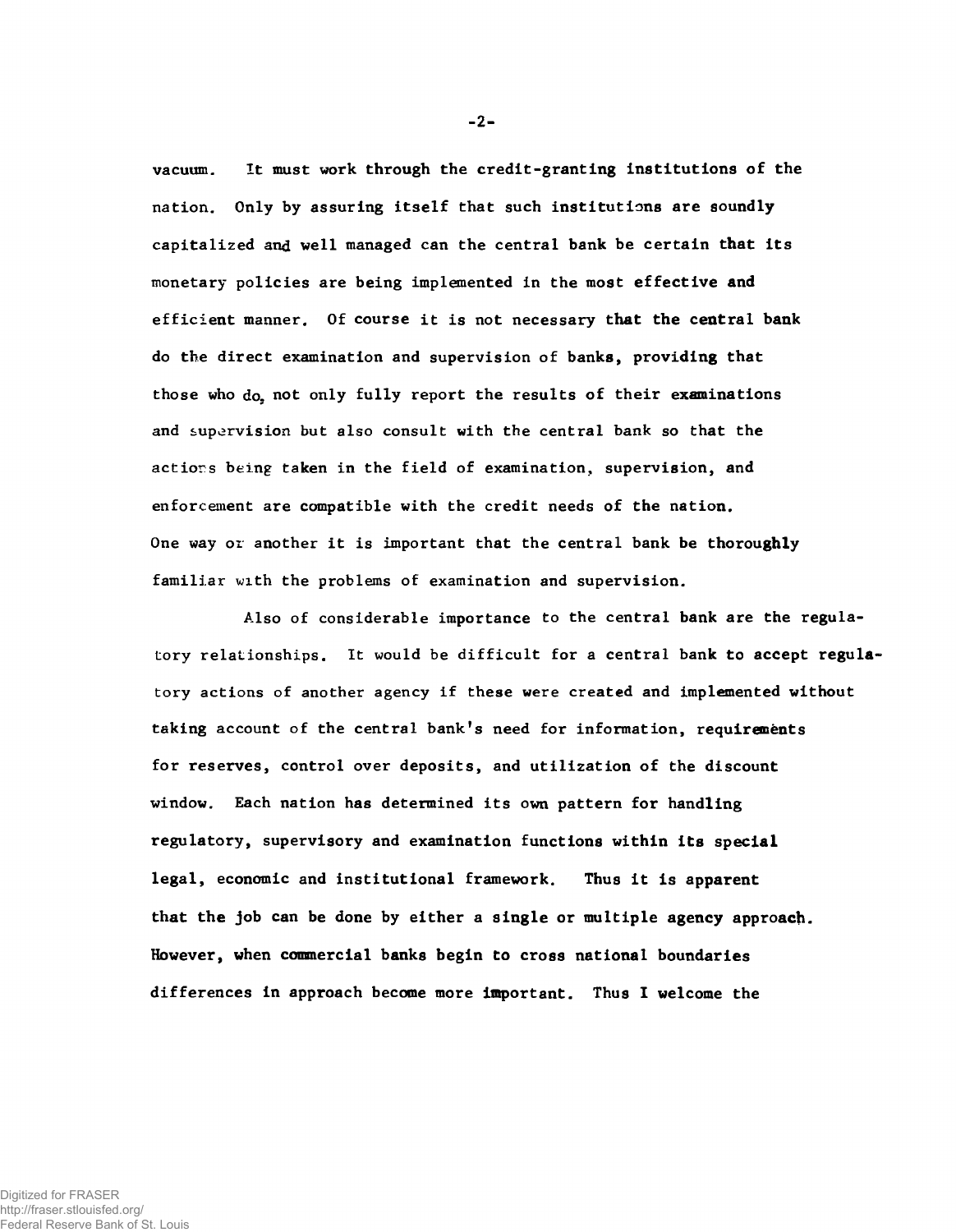opportunity to participate in this meeting and offer some thoughts on the international aspects of bank supervision and regulation.

There has been an increased emphasis on international aspects of commercial bank supervision in recent years reflecting this rapid expansion in international banking. In the United States, for example, foreign-owned banks which in 1972 accounted for only \$6 billion in deposits now in 1978 account for \$27 billion or roughly 3 percent of the total deposits of the nation. We are seeing many more new agencies, subsidiaries and branches of foreign banks than in prior years. Thus, we welcome the increased emphasis on cooperation among central banks in the supervisory area. Several years ago the central banks of the major industrial nations began sending representatives to the Bank for International Settlement for periodic discussions of these issues. This meeting will emphasize the growing importance of international banking in the Caribbean area and will focus upon the needs for cooperative efforts on the part of the central banks of the Latin American and North American countries or their superintendents of banking in the regulatory area.

There have been a number of differences among authorities around the world in the area of supervisory policy. One issue is to what extent those authorities should provide written guidelines to the commercial banks and to what extent such supervision might take the form of individual consultations. The most obvious example of these alternatives is reflected in the contrasting approaches of the central-

Digitized for FRASER http://fraser.stlouisfed.org/ Federal Reserve Bank of St. Louis -3-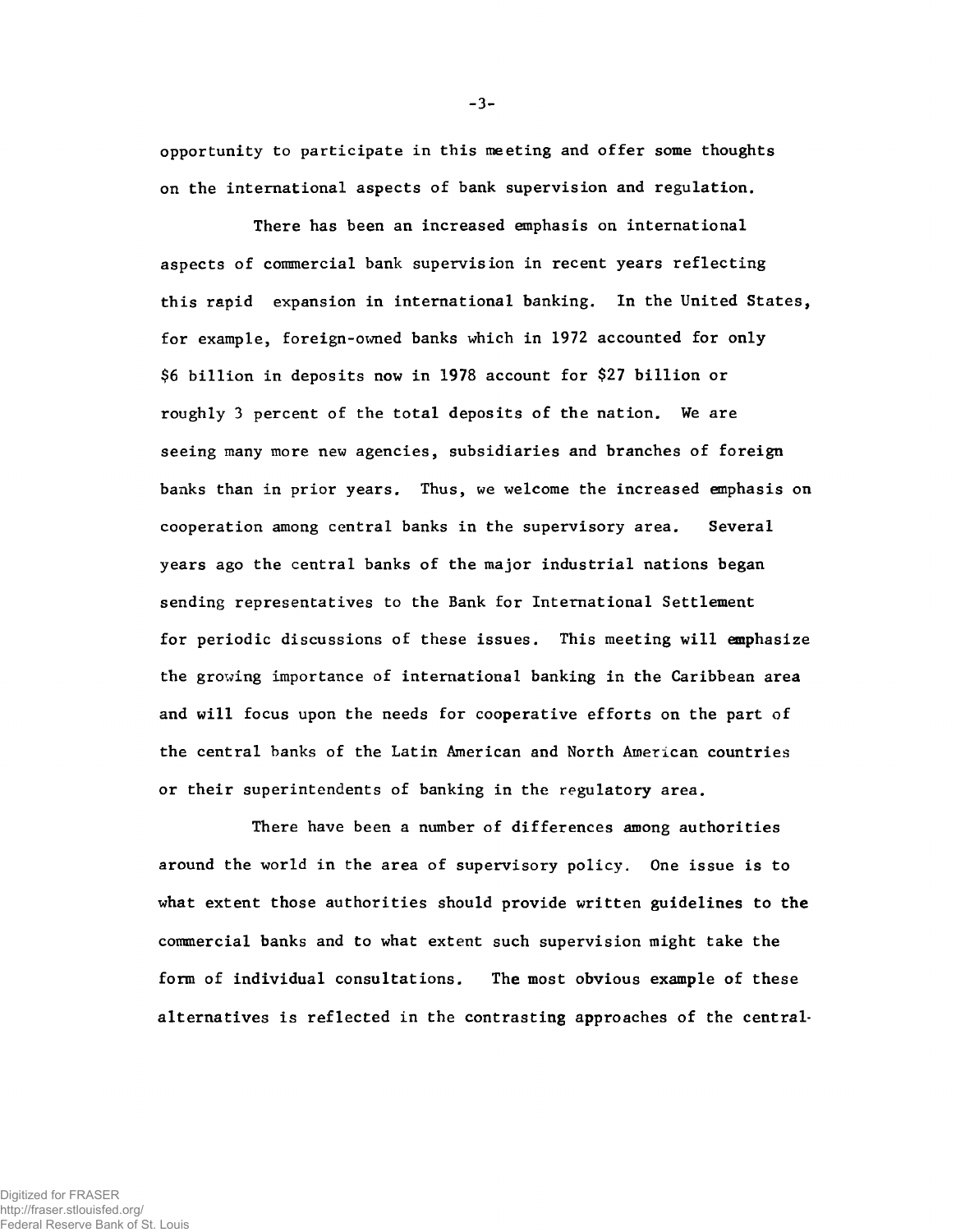banks of the United States and the United Kingdom. The Bank of England largely adopted a policy of informal consultations, whereas the United States has opted for written judgments and regulations, Some of this difference may merely reflect the structure of the banking industry and the diversity of such banking units. In the United States there are almost 15,000 banks whereas in Great Britain there are a limited number of very large banks, but with many "near" banks. A recent "white paper" has suggested a more formal regulatory approach in the U.K.

Another policy issue concerns how much one should rely upon the regulatory or enforcement mechanisms of government as opposed to the market disciplines of a competitive environment. Governmental and central bank philosophies differ on this point. In the United States there has been growing reliance upon the competitive disciplines of the marketplace to ensure equal access to credit at the best terms and conditions. Both methods of control would appear to be moving in tandem to assure ourselves of a safe and sound banking system, but one which is responsive to the needs of the nation to provide credit for sustainable noninflationary growth.

Still another point of difference would seem to be the question of credit allocation. The United States central bank has never sought to allocate credit or to substitute its judgment for the judgment of the marketplace on which sectors of the economy should receive credit. I recognize that in such a diverse and well-organized industrial society as in the United States, such a philosophy is

-4-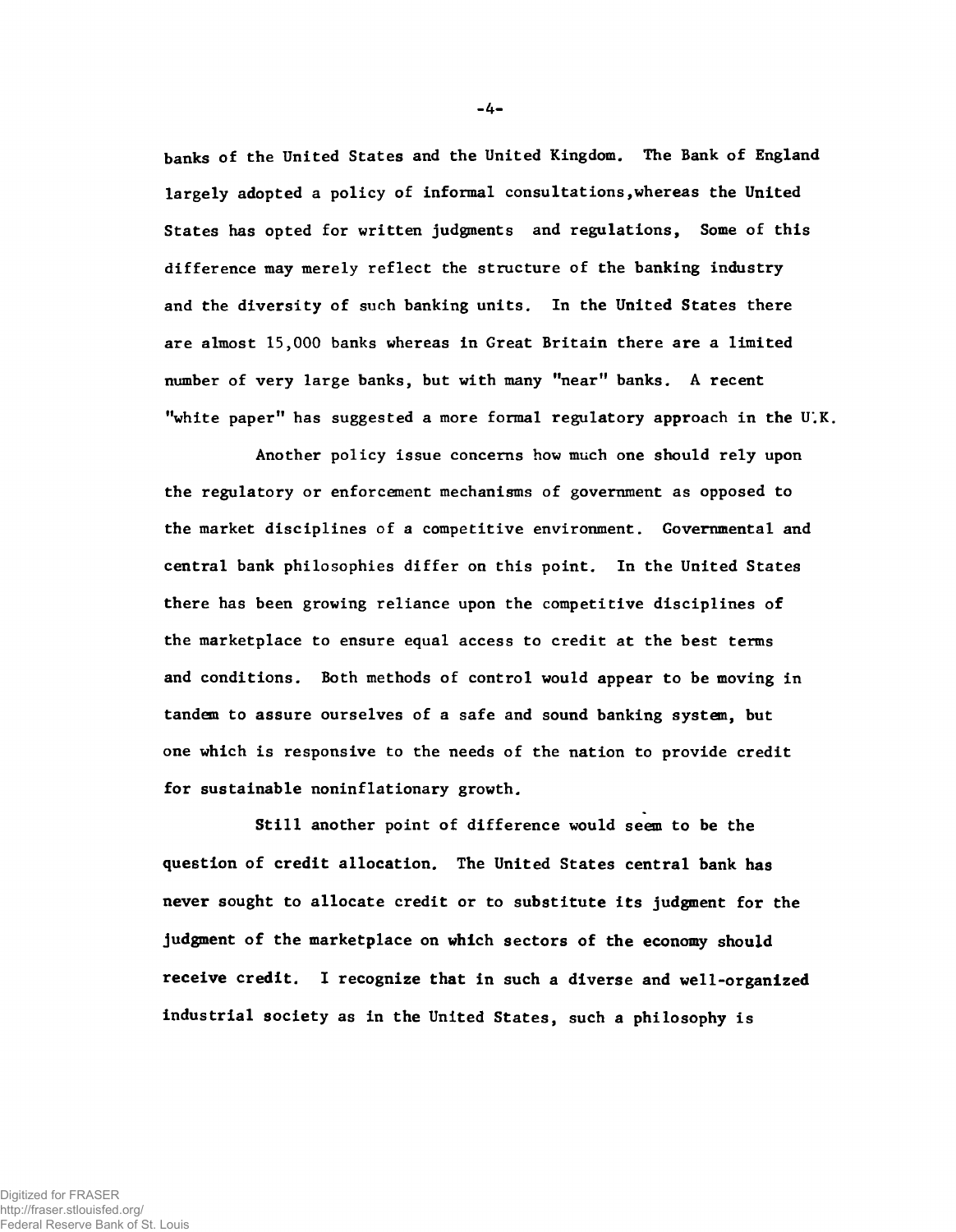perhaps more effective and even more efficient than in a developing country without the strength of broad industrial components or a widely diverse economic structure. Commercial bank supervision in the United States relies heavily upon the adequacy of management systems and controls and the adequacy of credit information. We are giving increasing emphasis to information systems which will enable regulatory agencies to exercise oversight to assure the nation of the safety and soundness of the banks as opposed to allocating credit to particular areas. In a country with less well-developed capital and credit markets, some direction of credit accommodation may be needed.

In a broader sense, the International Monetary Fund is providing a framework within which an over-all approach to supervisory activities may be achieved in the area of creditworthiness and credit granting in the international area. Unrestrained commercial lending might provide a country with credit in amounts so large as to require no resort to the Fund. This would, of course, mean that that country was free to follow whatever policies it wished without the scrutiny or conditionality of the Fund's credit-granting mechanisms. The Fund is increasingly looked to for indications about the creditworthiness of borrowing countries. Here there is the risk that extensive coordination of private and international lending institutions could result in the latter becoming allocators of credit flows. Both

-5-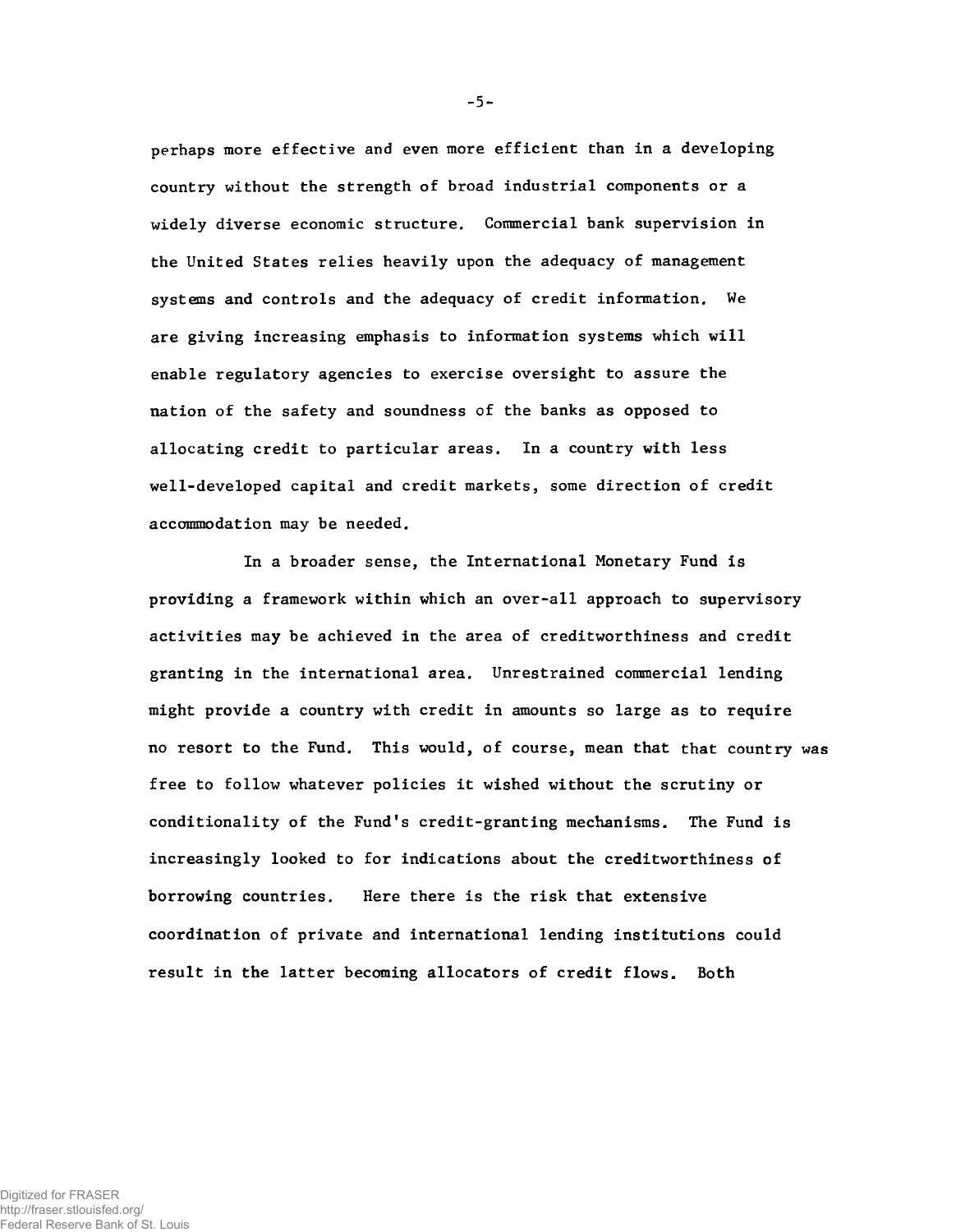$ext{array}$  can be avoided if commercial banks are provided with adequate information necessary to make their judgments on the economies and external debts of the potential borrowers and if the bank supervisors insist upon prudent policies. Much of this depends upon the availability of sufficient information on external debts to the commercial banks. The communications responsibilities are therefore of high priority in today's world of international banking.

The Federal Reserve looks at the consolidated position of its banks whether at home or abroad and supervisors in foreign countries often look at the subsidiaries of our banks located in their countries. We both have an interest in the soundness of those subsidiaries as well as in the strength of the over-all organization. Cooperation is increasing among the supervisors of banking in the world but I would not wish to mislead you that we have reached the millennium where central banks are in full cooperation or that bank supervisors are able to obtain all the information they need. There are still laws in some countries and reluctance on the part of some bank regulators to share supervision of foreign banks. Some of this is based upon privacy laws and some on the perceived policies of their governments. Nevertheless, compiling and making available aggregate data on international lending by banks is increasing to a greater extent throughout the world and this information provides hope that commercial banks making loans to other nations or industries within other countries will be in a better position to measure creditworthiness and arrange appropriate terms and conditions for the loans they extend.

-6-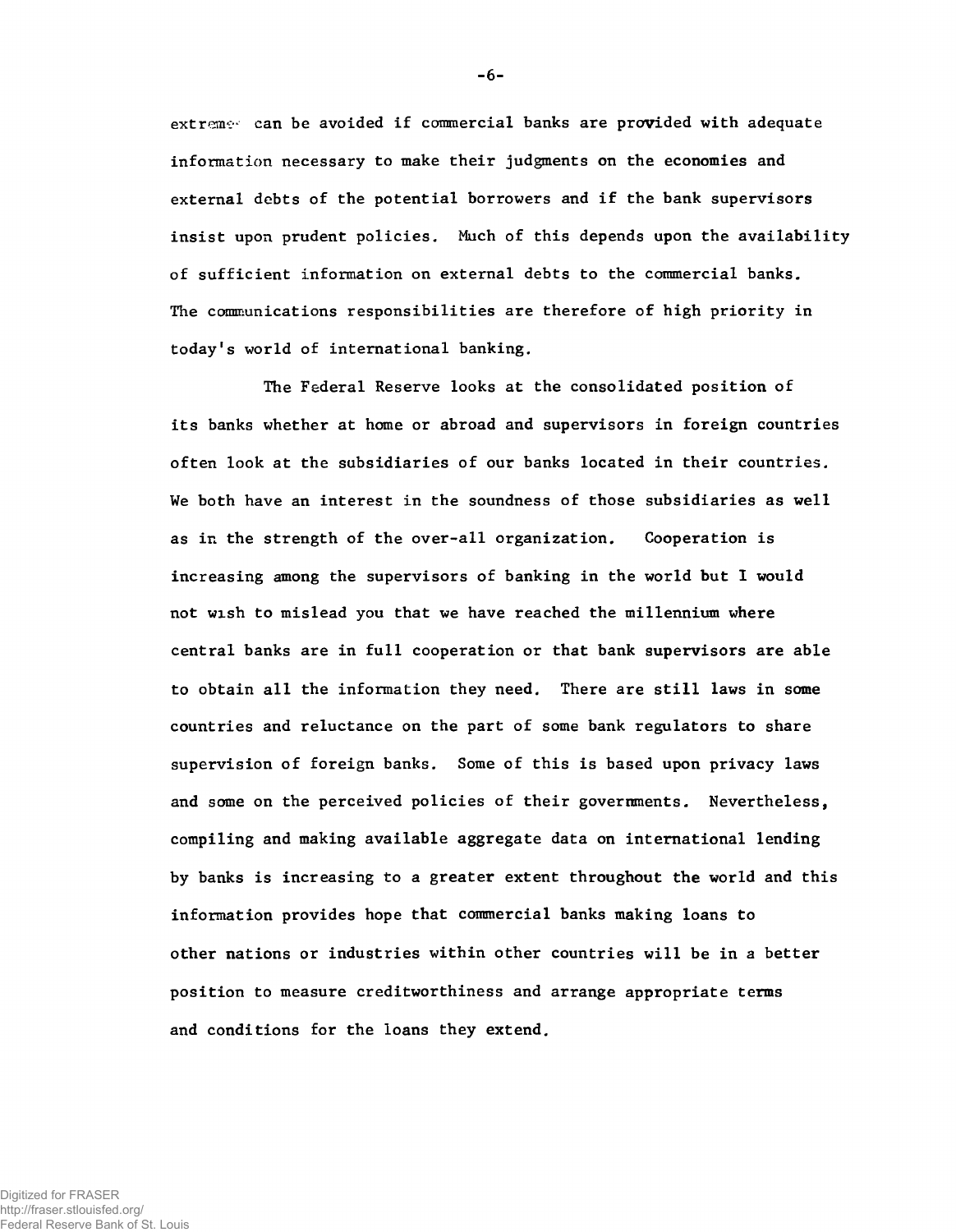Thus far I believe we can say that we are achieving some improved surveillance of multinational banks though there are some significant problems. As international banking grows it is obvious that the control of a bank--where two or more commercial banks of differing countries have an ownership position--creates problems of supervision as well as possibilities of difficulties in management and control. Perhaps this is best illustrated by the problems we have seen in joint venture efforts on the part of commercial banks with diverse home offices in the fields of nonbanking activities. It is well known that certain mortgage banking activities of some commercial bank joint ventures have been in difficulty over the past few years and the problems of achieving control as well as supporting correction in the credit granting facilities to these mortgage banking subsidiaries or joint ventures have been considerable. There is a potential for some increase in this type of problem, partly owing to the insistence of certain countries that the depository institutions of their territory be at least 51 percent owned by nationals. This automatically creates a spreading of management responsibility and perhaps also a spreading of the responsibility for meeting the needs of the particular bank for capital or lendable funds. Perhaps in even greater focus is the effort of those banks to enter into other fields of endeavor, especially if the joint partner is a United States bank where participation of such a bank in the other field of endeavor is limited by Federal Reserve regulations.

-7-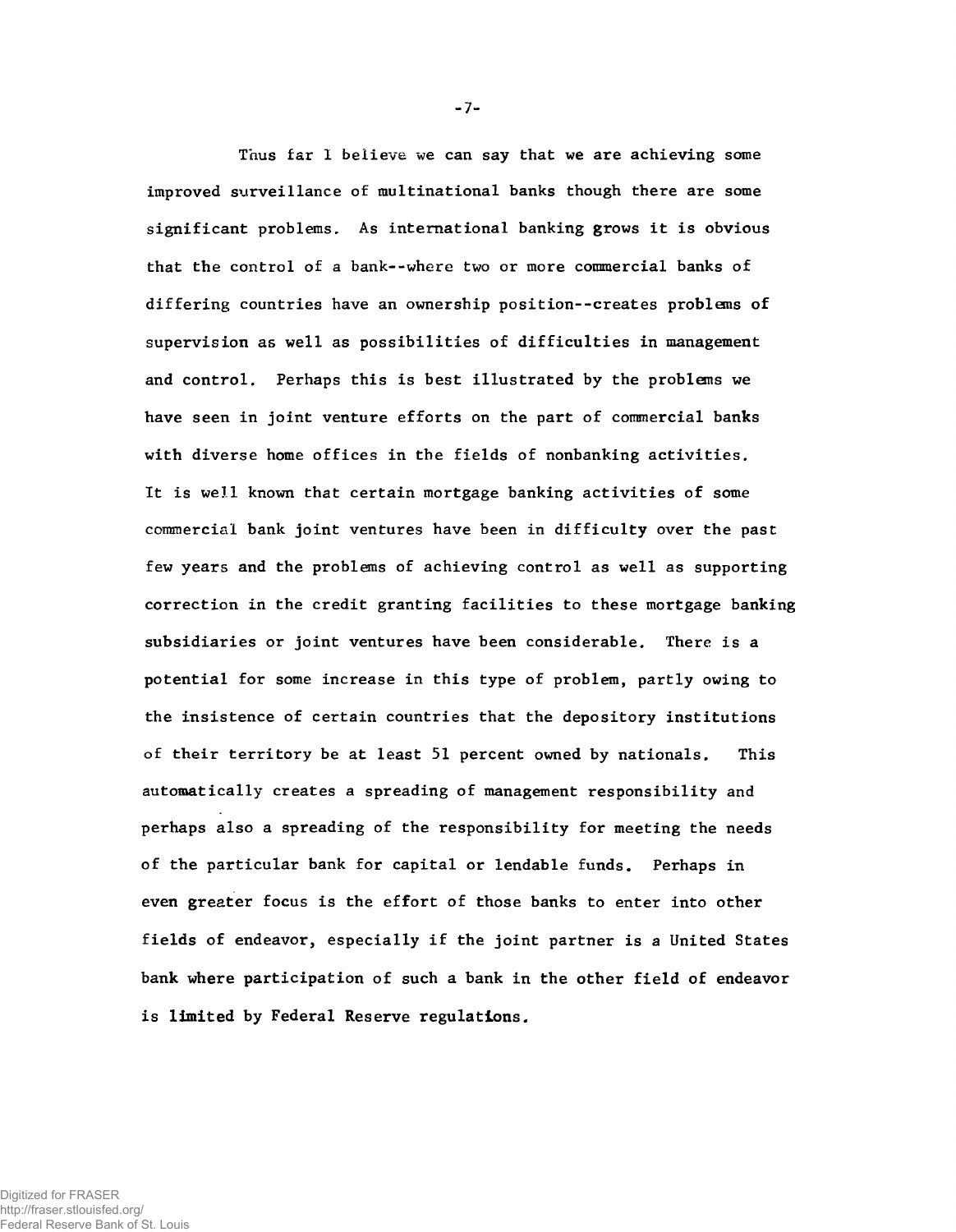None of what I have said should be construed as any criticism of the banking regulations of a foreign nation. We, in the United States, have created our own supervisory program, have laid down specific regulations on our banks and we expect those banks to adhere to the laws and regulations of this nation, whether they are participating at home or abroad. Similarly, if other countries are to accept the responsibility for their home office banks and their subsidiaries worldwide, we must expect them also to maintain some degree of control over those subsidiaries on the basis of their own banking laws. The extent of control and the means of accomplishing it are matters for their determination as long as they do not contravene the laws of the host country.

The United States has been reviewing the activities of foreign banks in our country and within the past month Congress has moved toward acceptance of legislation which creates a pattern of national treatment of banks coming in from other countries to do business in the United States. In the past such banks have largely lived under the laws and regulations of their home office, and United States regulatory activity with regard to such banks has been superficial. Now, however, we are attempting to broaden our controls and place some limits on foreign banking activity so that foreign banks are not in the position of competitive advantage over our domestic institutions. It is our hope that this principle of national treatment will be well accepted by both the foreign and local institutions and by the regulatory agencies in foreign nations.

-8-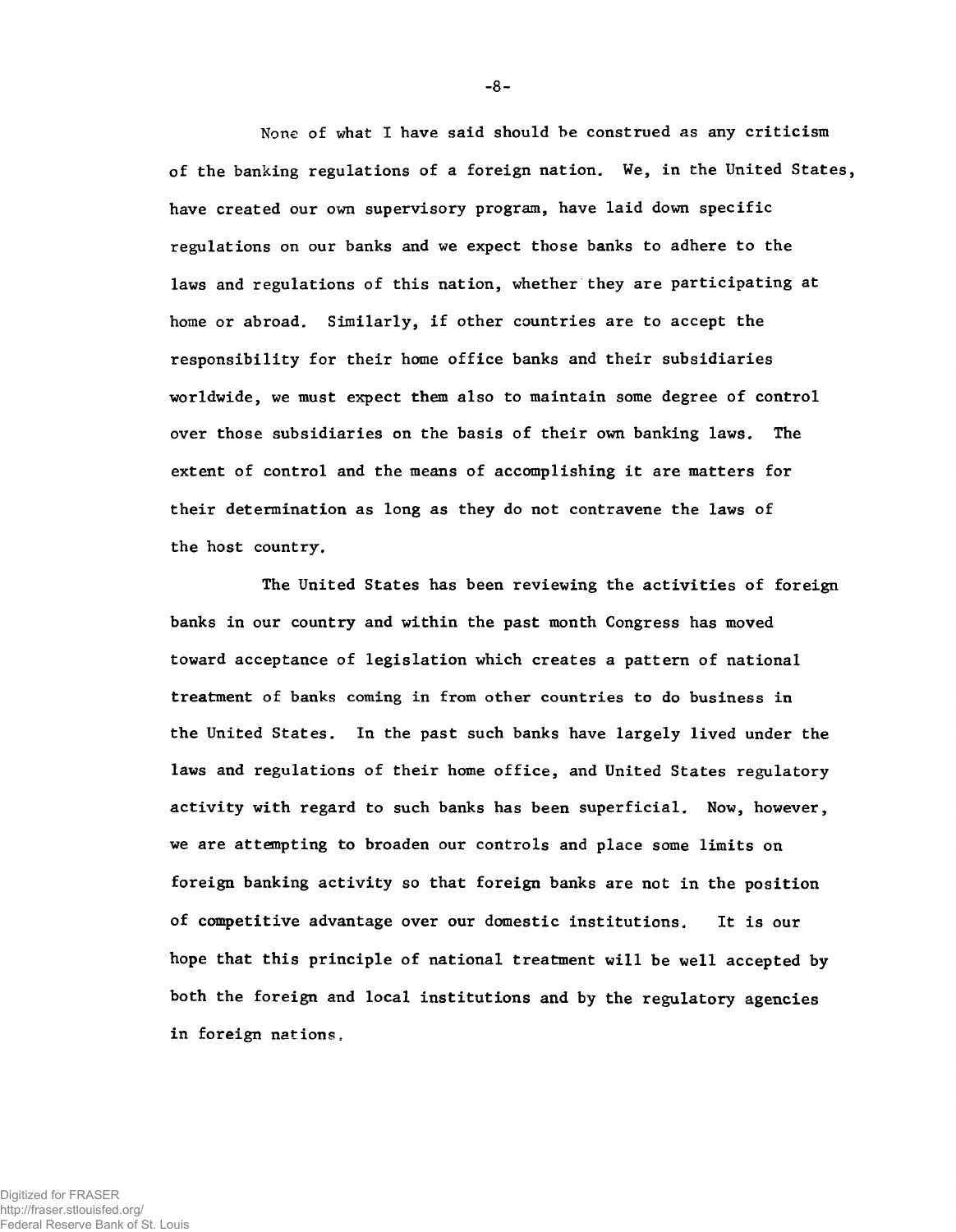This new effort on the part of the United States, however, does not in any way substitute for the need for international cooperation among central banks or their superintendents of banking. This cooperation, in my judgment, must move even further than at present, not only to maintain a broad look at banking solvency, liquidity, capital adequacy and other similar measures across national borders, but also to provide the information necessary for the commercial banks to do their jobs even better in the competitive market place of the world. Competition is obviously intensifying throughout the banking industry and such competition must be carefully monitored to assure that safety and soundness of the institutions is maintained. As banks increase their size and spread their responsibilities throughout the world, there must be a careful monitoring and analysis of the degree of risk, and the spreading of that risk to avoid overconcentrations. The larger the banking unit, of course, the more difficult would become a failure of such a unit.

Consequently, in my closing remarks today, I want to emphasize the need for continued cooperation and greater informational exchange on the supervisory responsibilities and analysis work by central banks and the superintendents of banking throughout the free world. I hope you join me in this feeling of urgency of the need to cooperate. I suggest that perhaps this conference can be the first step in a means of cooperative central bank exchange of information on the common commercial banks within our countries.

-9-